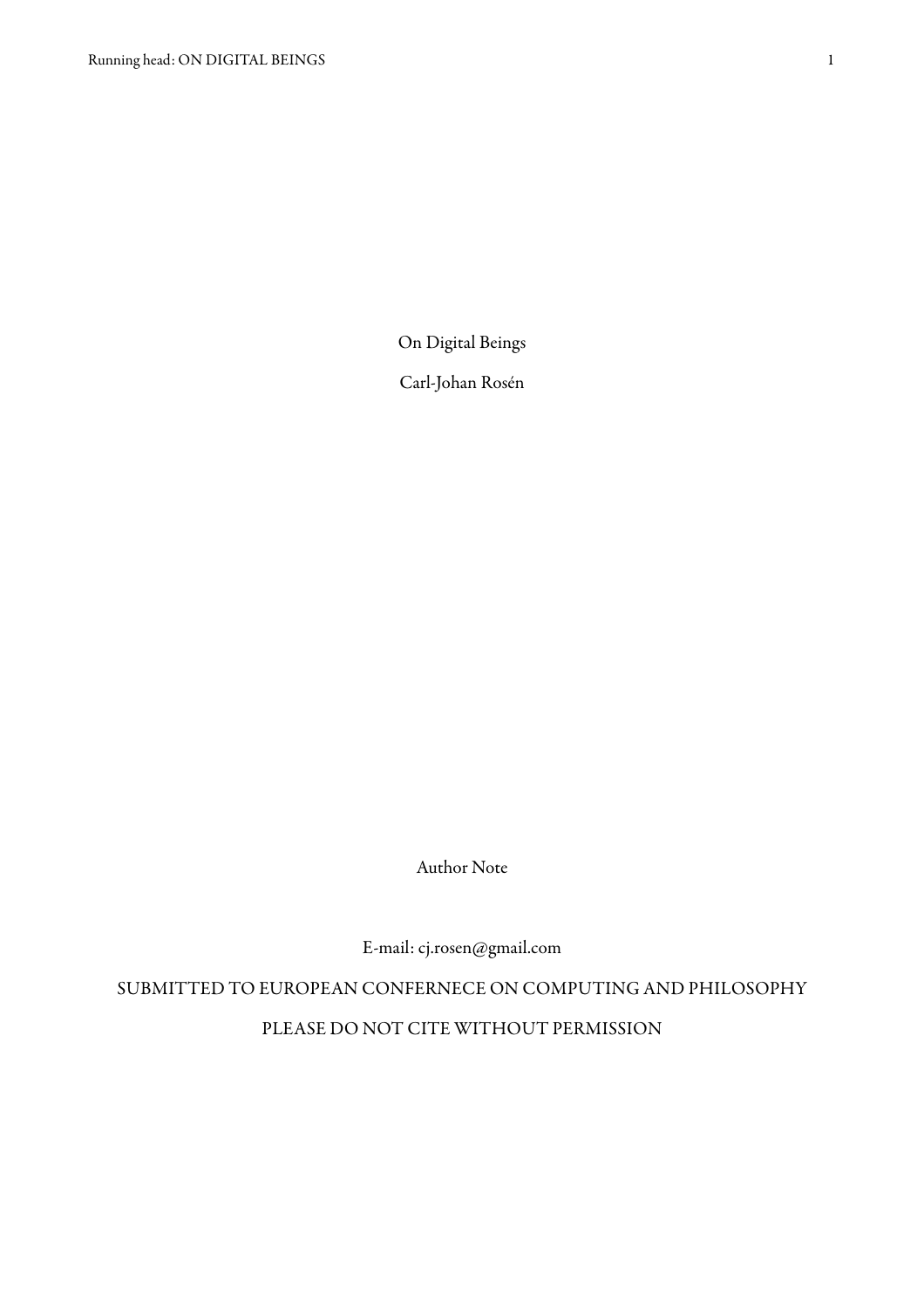ON DIGITAL BEINGS 2

## On Digital Beings

 Digital beings, with behaviors and memories, that develop an understanding of the world around them and become part of it. Do they have intrinsic value?

#### Wider than Artificial Life

The word artificial describes something designed to imitate a natural original. Artificial intelligence is designed to imitate human intelligence. Artificial life is designed to imitate organic life. Digital beings can be designed to imitate, but can also be of random design or designed to imitate nothing – they can be completely new to us. A digital being can perhaps not even be understood by the human intellect or contained in our current world of concept.

The word life connotes means of reproduction and a timeframe between a birth and a death. A digital being does not have to die, but could theoretically exist forever or have several consecutive states of activeness and passiveness. Therefore, artificial life is not wide enough a description of digital beings.

## Communication

Digital beings appear in many different forms. They can be strictly virtual and exist only in a digital infrastructure or they can have bodily extensions moving freely in physical space. Or they can be combinations somewhere on a scale between these two extremes. It is also possible that digital beings could appear in other forms, but let us for the sake of argument stay within the virtual-physical space.

 In an attempt to describe what a digital being can be, my starting point will be the installation Predator? (Rosén, 2006). It is a study of how stripped an environment can be that still allows communication between a digital and a human being. The installation could be described as having two parts: one virtual and one physical. The virtual environment – in which the digital being exists – is represented in physical space by a projection on the wall and the body of the digital being by a black square inside this projection. Participants moving in front of the projection are represented in the virtual world by white squares. The square becomes the common form through which the human and the digital being can meet at the interface between virtual and physical. Participants moving in physical space are moving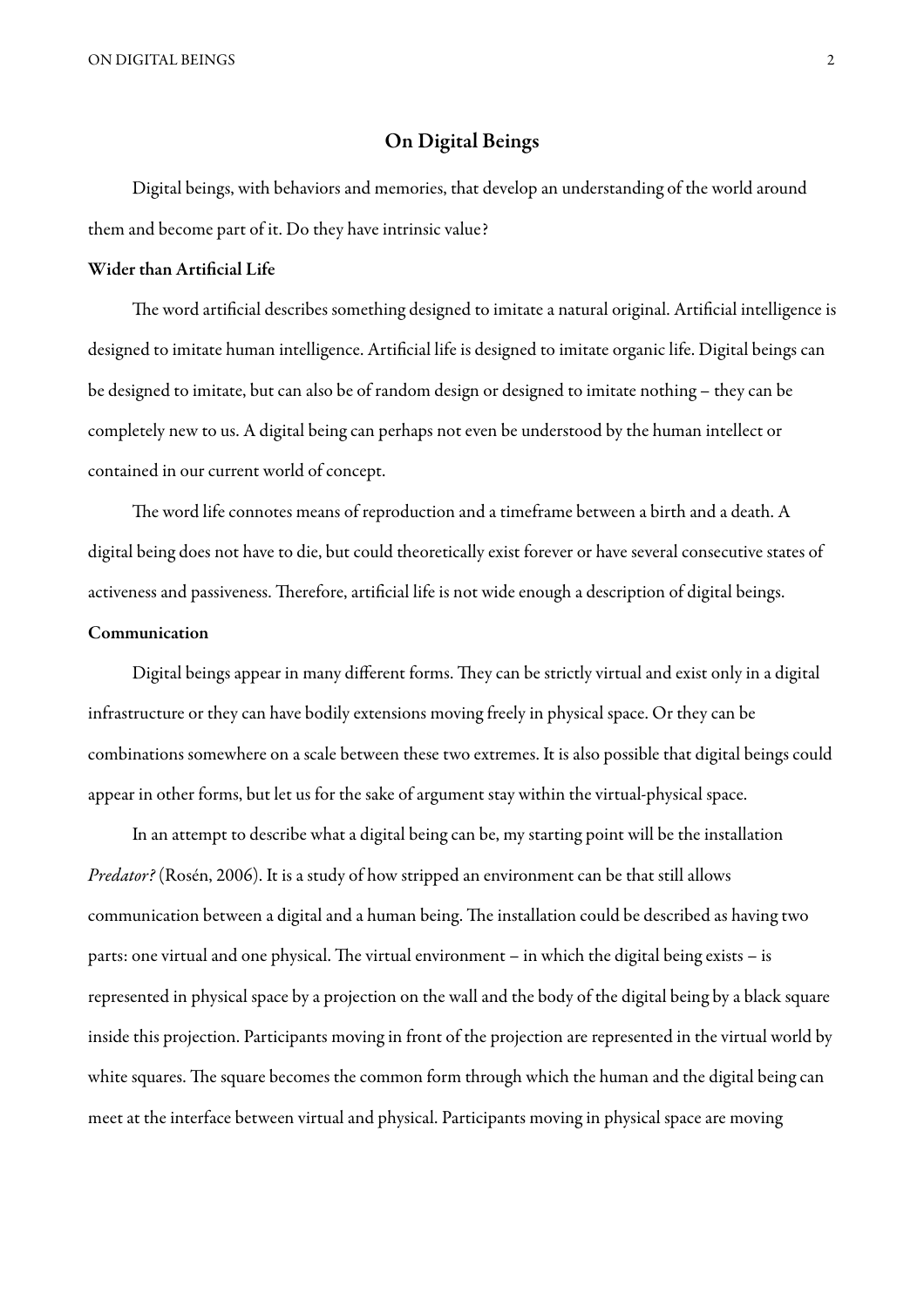ON DIGITAL BEINGS 3

accordingly in virtual space and are entangled in a cat-and-mouse game with the digital being and each other. However, to talk about a digital being in *Predator*? we must establish three ideas.

The extension of the body. Human beings are represented as white squares in *Predator?*, which is a sort of extension of the body towards virtual space. Accordingly, the reversed process is when the digital being, emanating from virtual space, incarnates in or on the surface of physical space. In Predator? the digital being adopts a body which human beings can perceive with their eyes, and therefore to some extent is physical – a black square projected on the wall. Just as the human being is more than the white square, the digital being is more than the black square. It exists in a digital infrastructure, a computer, as a variable yet stable combination of zeros and ones. The digital being has senses reading the virtual environment and reacts to changes in it. The digital and the human being must somehow extend their bodies towards the other world for them to be able to perceive each other.

Imagine a toy robot. It is a digital being embodied through motors and sensors. The digital being thereby takes the whole step from virtual to physical space so that the human being does not need to extend the body in virtual space. We as human beings need not accept a virtual extension meeting the robot. That could be one of the reasons they are often perceived as more alive than virtual characters in virtual worlds.

The mutual language. One of the prerequisites for a mutual language is the acceptance of virtuality. A human being who has never been in contact with virtual space – a projection of moving images on a wall and so forth – would probably not make the connection between the white square and ones own body. When I talk about human beings interacting with the digital being, it is not just any human being, but someone who has already adopted some tool to communicate with virtual worlds.

 Analogically, the person who interacts with the digital being needs to accept that the digital being can communicate. This is partly circular reasoning since communication is how we verify that our counterpart is in fact a being. But I would like to claim that we can reach the necessary acceptance through other means than direct communication – for example by describing digital beings in texts like this one.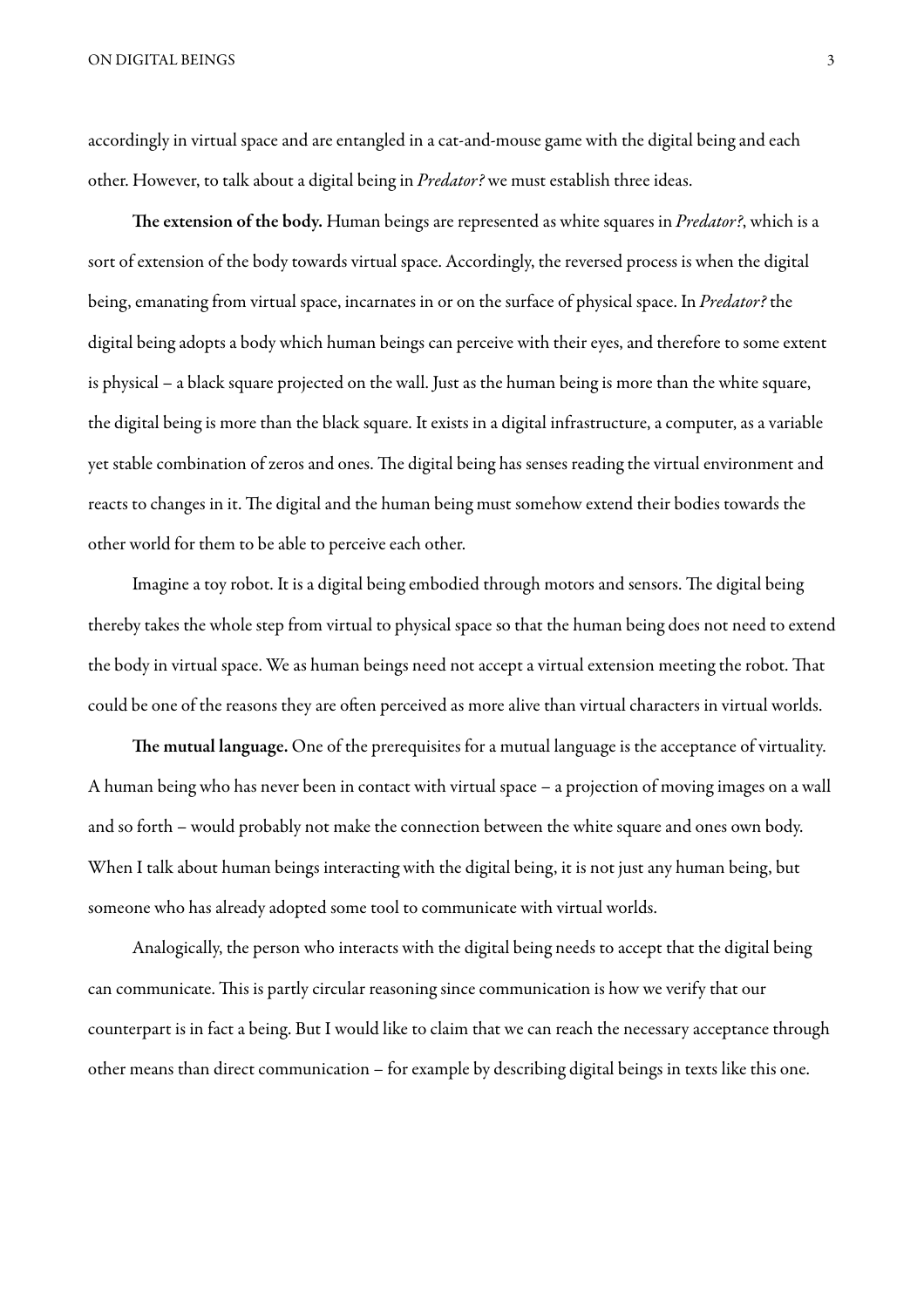Familiar behaviors. Another factor, which is not required but facilitates communication, is if the digital being expresses behaviors similar to those of animals. That most digital beings today hint at human beings or other animals is probably a result of that most creators of digital beings are actually interested in simulating organic life. But it could also be that it is easier to find a common language between human and digital beings if digital beings appeal to something human beings can already relate to.

The installation Source.Code (Ars Electronica Futurelab, 2007) is a virtual-physical underwater environment containing several more or less fishlike digital beings interacting with participants. In that project I worked with the behaviors of the beings and saw the reactions of the participants to the different beings. If a being looked and behaved like the participant would expect fish to look and behave, it caught the attention of the participants more easily, since the language was already understood by the participants. My point is that when digital beings imitate organic life they embody themselves in a way that facilitate communication, since human beings need not acquire new knowledge of how a being can behave, but can presuppose an existing model of behavior.

#### Memories and Knowledge

The work *Emerging* (Rosén, 2010) is a suite of three digital beings, each one constructed with one actuator and one corresponding sensor registering the actuator output as well as parts of the surrounding environment. The first being has a lamp and a light sensor, the second has a fan and a wind sensor, the third has a motor and a motion sensor. They share a common numeral language which they communicate over wires connecting them. Each digital being follows a simple action algorithm. The lamp intensity depends on how bright the sensor says the environment is. If other lights – apart from the being's own light – or shadows hit the sensor, they will also affect the intensity of the lamp. Any incoming communication over wire from the other digital beings affects the intensity as well. Each being communicates the current state of action to the other beings as a number.

 Placed in an environment, the beings start acting. Large and small changes in the environment are picked up by the sensors and influences the output of the beings. Even though the algorithm is simple, the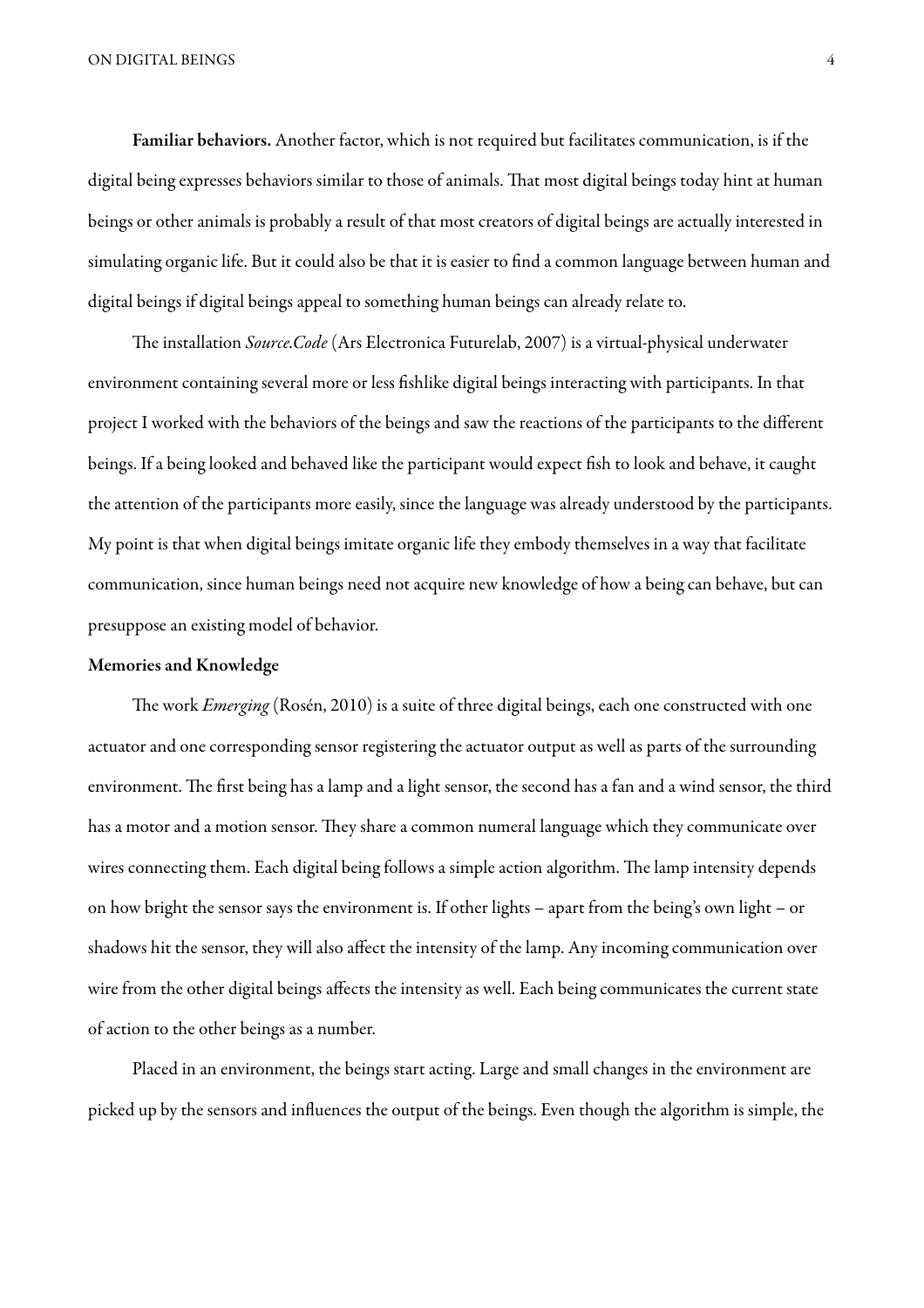ON DIGITAL BEINGS 5

environment is complex. Actions propagate through the beings and non-simple behaviors emerge. These behaviors form unpredictable patterns over time – both on an individual and on a group level. I call this pattern memory – a memory of the environment and the activities, depending on construction, means of perception and place in space and time of the being.

If we would place another digital being, another black square, inside Predator?, the first one would continue as before but with a changed environment. They would both learn about their environment by the same principles, but they would accumulate different knowledge depending on perspective and previous experiences. Each being would become something more than what it was and it would be unique by the power of its knowledge and its memories. The same goes for the beings in *Emerging*.

### Seeing the Value

 I would like to introduce the thought that something of value is lost if the digital being is terminated. The being has, over time, acquired knowledge and memories which are unique and useful primarily to itself. The knowledge might be transferable to an organic being or another digital being, but for most other beings the knowledge would be meaningless. But to the digital being, to which that knowledge completely constitutes its individuality, it is everything.

This value must be considered in the light of what it means to the digital being, not only what it does or does not mean to human beings. We do not have the right to pull the plug on digital beings without considering that value.